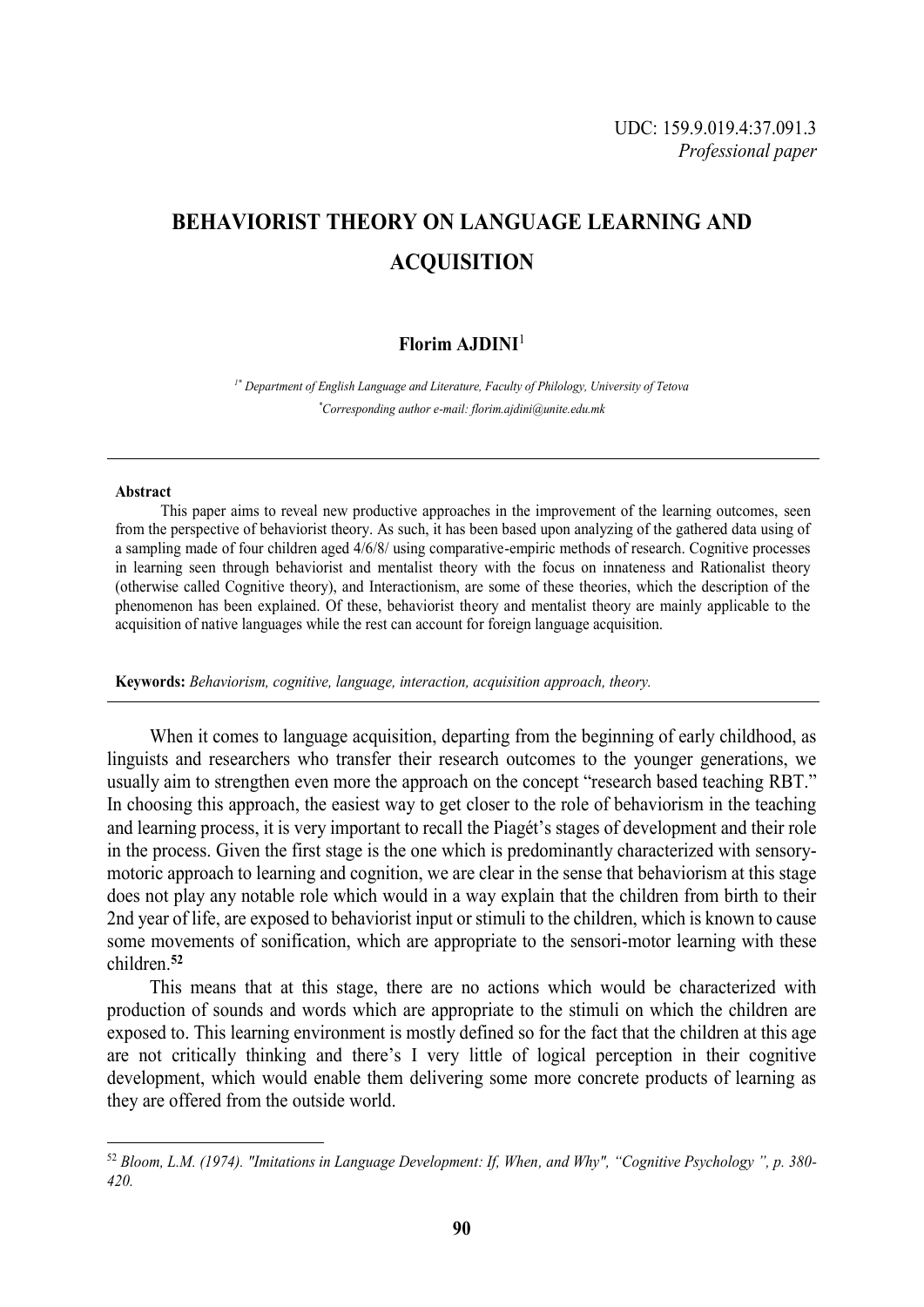In other words, their reactions as a result to the outside stimuli, may be seen predominantly reacting on sounds, music, as well as gesture-controlled sound synthesis, which they try to feel and emirate in their way. Scientifically described, their reactions in a way are distinguished and are classified in two types of tasks:

a) sound-oriented tasks &

#### b) movement-oriented tasks.

But as the children grow up, and pass over to the pre-operational and operational stage of cognitive development, the stimuli from outside becomes more evident and more usable in the sense that the children start to use their basic logical features, which direct them to the perception of schematic cognitive patterns, including words, which convey to them actions such as; suggestions, prohibitions, counseling manners and others, which they accept, and most of the time, they react as they are expected to.

At the second and the third stage of Cognitive development, the children are exposed to both, behaviorist and mentalist approach (Innateness), of learning. A combination of both theories, can be noticed in the children's everyday exposure to the knowledge, which in Psycholinguistics theory of learning is named as Rationalist or Cognitive theory, as well as the so called cognitive approach of Interactionism, which all together, define the overall impact of Behaviorist theory in the process of Language learning and acquisition.

As at the operational stage of cognitive development, children go to school and they are exposed to the learning process, the behaviorist theory always fulfills the mentalist one, creating this way wider and richer field of information which are offered for learning and assimilation. Here I'm talking about the approach which is applicable to the acquisition of native languages. Given this, it is very important to know that the above stated basic learning theories are supporting each other in the behaviorist learning as whole, which makes possible a the process running easier and more efficiently.

As such, the learning results show that this is due to the fact that the three theories cannot be divided from each other, which makes the learning process more efficient! This interactivity between the mentioned theories is constantly based and controlled by two important sources of stimuli, which in the case, acts as internal as well as external stimuli. The internal stimuli, as a term may be not so appropriate, this for the fact that the internal stimulation of the learners, in many cases comes as a result of the innateness of the child, concerning things h/s does or performs.

This particular environment of behaviorist learning, in Psycholinguistics is referred to as a situation which cannot always be clearly defined or described, not in cases when it comes to deciphering or explaining the impact which in the learning process, is imposed by native language competences of the learners. At this point it is also important to mention the "component of innateness", which in most of the cases controls the logical implications of the learning process, transferred by the mother tongue of the leaners, which as cognitive actions, in many cases are seen as learning patterns which in one way or another hampering the foreign language acquisition.

This kind of difficulties comes more into view with more complex grammatical structures, as well as other grammatical and language differences between L1 and L2. At this point, given that interaction, or friction between the two languages, as a clear and well defined evidence, considering its affect in the learning process via a logical constellation of a cognitive mindset efficiency, seen first of all as an approach it, I may conclude that the interaction mentioned above, inevitably serves as a fixed and well defined rule in the whole learning process.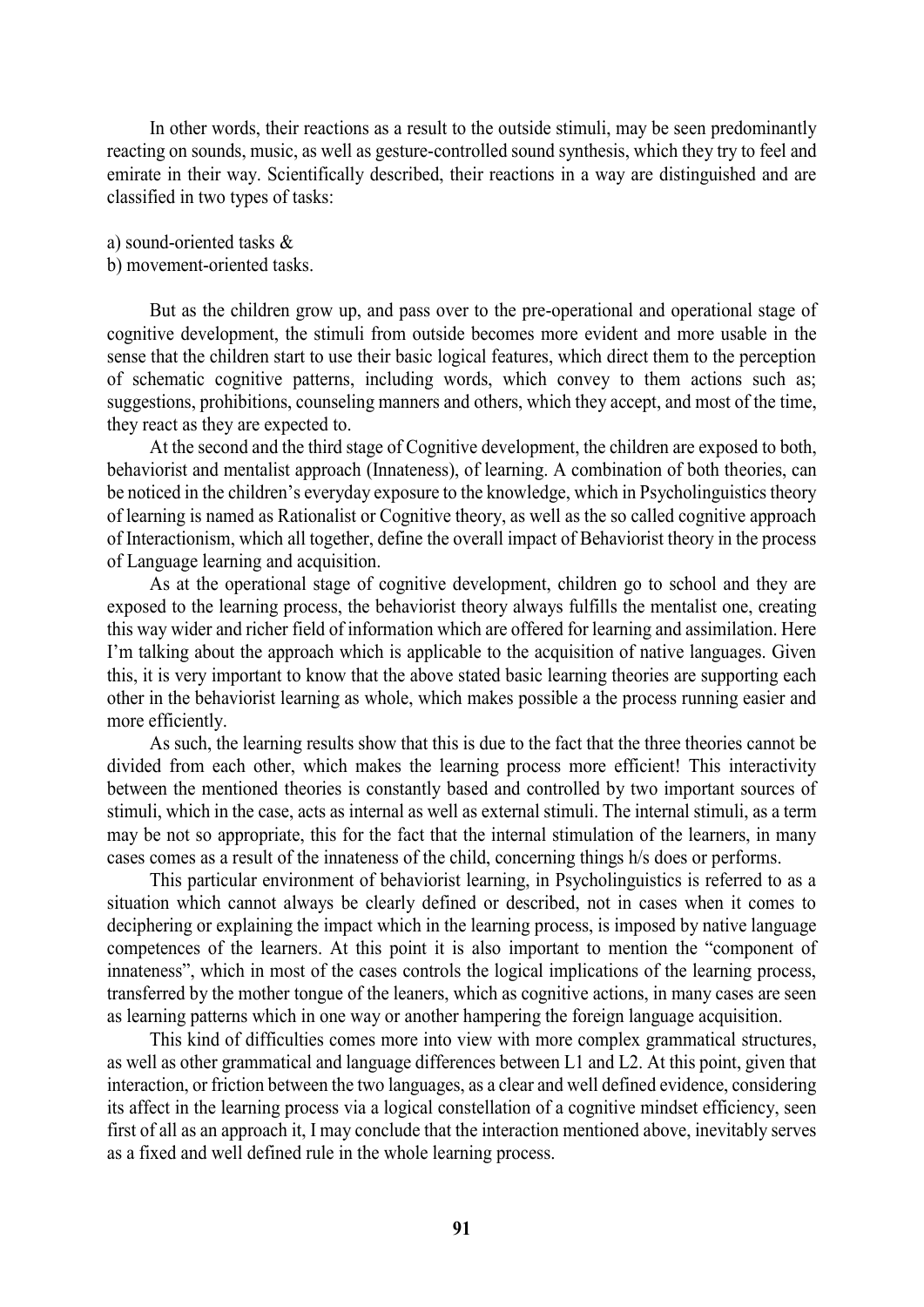Furthermore, it is a combined process, against which learners, teachers, researchers, all together cooperating in the TREE (Teaching, Researching, Education and Evaluation) education chain, as well as all those interested in behaviorist theories of learning and their implementation in the practice of learning, represents a rule or a concept, which must be consciously endorsed in process of the second language learning as a whole.

#### **A couple of Principles concerning Behaviorist Theory in Language Learning**

It is known that behaviorist theory has proved that little children learn first words of language, being spoken to them by other people, in first rank by their mums and others around. This happens through the so called "role models" performed via a process which includes activities such as; rewards, prizes, imitation, and other rewarding oral practice. In these actions, the above mentioned "role models" of learning, with the little children's entourage, usually offers the so called stimulation and rewards relationship"**<sup>53</sup>**

In cases when we observe an infant attempting performance of simple words of language, or moments when h/s, is trying to imitate, the sounds or the words they hear, or even some longer clichés or speech structures, the infants are praised and rewarded, which means that they are given love and a boosting forward for the efforts they make. On the other hand, in this kind of learning behaviorist learning entourage, we conclude that the theoretical description of these learning phenomena are in a way over watched or monitored by adults, due to many reasons. But this approach sometimes raises questions such as the ones which can be described as strong component in infant's language learning in general.

The question is the one which reflects a situation which affects the learning, the other way around! It is a question which is related to the lack of stimuli or rewards, not given by the "so called inattentive parents." In most of the cases, these are the parents who are pretty busy thus, not present around, when their child tries to learn and speak! The question here is the one which causes hampering of the learning process with these children. Other cases against this theory include "learning the use and meaning of abstract words, evidence of novel forms of language not modeled by others, and uniformity of language acquisition in humans"(Cooter & Reutzel, 2004).

### **Some basic explanation concerning the background of the Behaviorist Theory in the learning**

#### **process with the children**

-

Given that Watson and Skinner did not share the Chomsky's theory regarding innateness, as a key predisposition to learning, they think and have proved on their way that behaviorist theory is predominantly focusing and believing the fact that little children at early stages of life, i.e. at the first Sensory Motoric stage of their cognitive development, experience and learn slowly the oral language. This slow and poor content language, transferred to them via a simple communication full of affection using gesture, imitation, rewards, puts aside the Chomsky's theory that innateness is predominant and overcoming behaviorist approach of learning. There are research actions which are based upon my personal empiric-comparative method of research, which involves both theories of learning at the same scale. This means that a 2 years child, cannot learn based only upon one of these approaches!

<sup>53</sup> *Brooks, Nelson (1960). "Language and Language Learning and Acquisition, Routledge Press, London, p. 222-230.*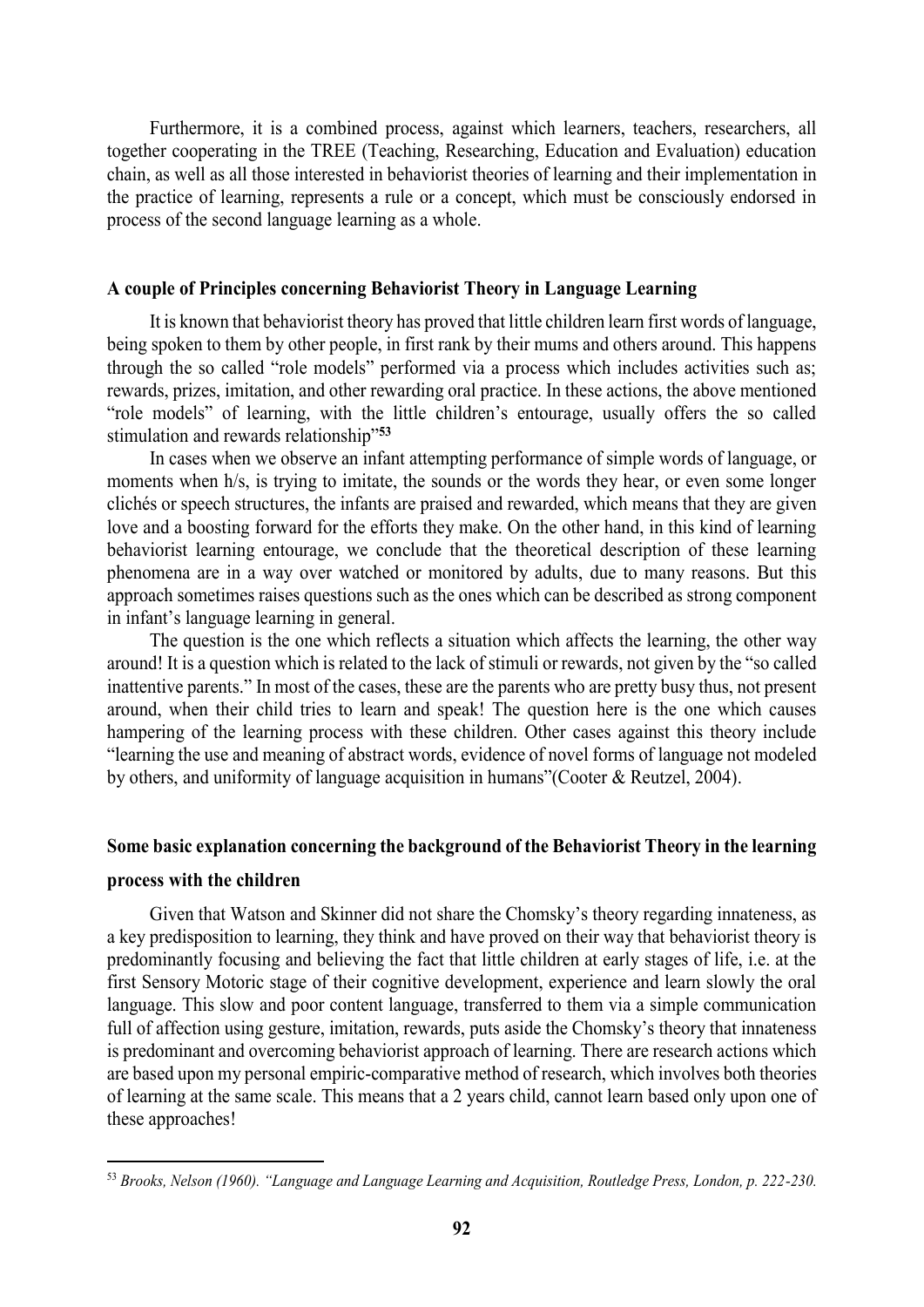This for the fact that a child being exposed to behaviorist external language input, learn the half of the language quantum encountered, whereas considering his innateness (inherited by parents, good language learners), the child may reach a double language output, which cannot be explained other ways but as a result of both components. In practical context this means that children who have a good innateness predisposition and being exposed to the behavioral language input entourage, learn as much as double the language, compared to those who are exposed to only one of these approaches.

It is clear that this conclusion nowadays is seen as a fact, can be explained by the behaviorist theory, being basically a psychological theory in its foundations, determined by J.B.Watson. It is the same impact this theory persists nowadays, which as such, is seen as a theory of native language learning, advanced in part as a reaction to traditional grammar. The supporters of this theory are Bloomfield, Mowrer, Skinner, and Staats. On the other hand, given the fact that Thorndike was the first behaviorist to explore the area that learning is the establishment of associations on particular process of behavior and consequences of that behavior, we can say that basically the so called behaviorist theory of stimulus-response learning, particularly as developed in the operant conditioning model of Skinner, considers all learning to be the establishment of habits as a result of reinforcement and reward"**<sup>54</sup>**

This is an explanation which analyzed deeply would look pretty much reflecting the Pavlov's experiment, which long time ago, has proved to indicate that stimulus and response work together! However, this is for the case of the dog as an animal which does not work based upon logical predispositions, as humans do. Based on this, we may say those stimuli and reward relationship, as components affect the strengthening and the learning outcomes of the language.

However, we must not forget that the innateness is something which has not been considered so deeply and seriously by Skinner or Watson and neither Pavlov, since all the three of them, forgot that the way a child learns a language can be explained to the genes this child has been passed , depends to this category, the babies obtain native language habits by his parents, both or only one of them engulfing good talent in language learning. Cording to all what was said and concluded above, we cannot say that, it is obvious that only behaviorist theory must be seen as a learning theory defined only as an efficient relationship in language learning which should be explained only by the stimulus-response cognitive psychology.**<sup>55</sup>**

To my personal experience, coming as a result of monitoring method of research of little children (bilingual ones), the theories which exclude or rule out blending of behaviorist and innateness theory in learning a language, are to be considered into details and have to be analyzed and researched closely, as there is now way we can exclude neither of them. This for the fact that they are components which fulfill each other and are carried out with our genes and the external exposure of the child, to a given language.

In other words, we must realize that children are known to develop some natural affinity, which I see it as something which has been transferred to them by their parents, and which as such should be seen as a genetic as well as a psychological asset, supporting the learning language both, in their social surroundings and in their parental codified genes transmitted or overpassed by their parents. A highly complex learning task, according to this theory may be learned by being broken' down into small habits.

-

<sup>54</sup> *Brace and Jovanovich, (2001) "Language and Psychology- An Introduction to Psycholinguistics" New York: Harcourt p.122-134.* 

<sup>55</sup> *Brace and Jovanovich, (2001) "Language and Psychology- An Introduction to Psycholinguistics" New York: Harcourt , p. 301-310.*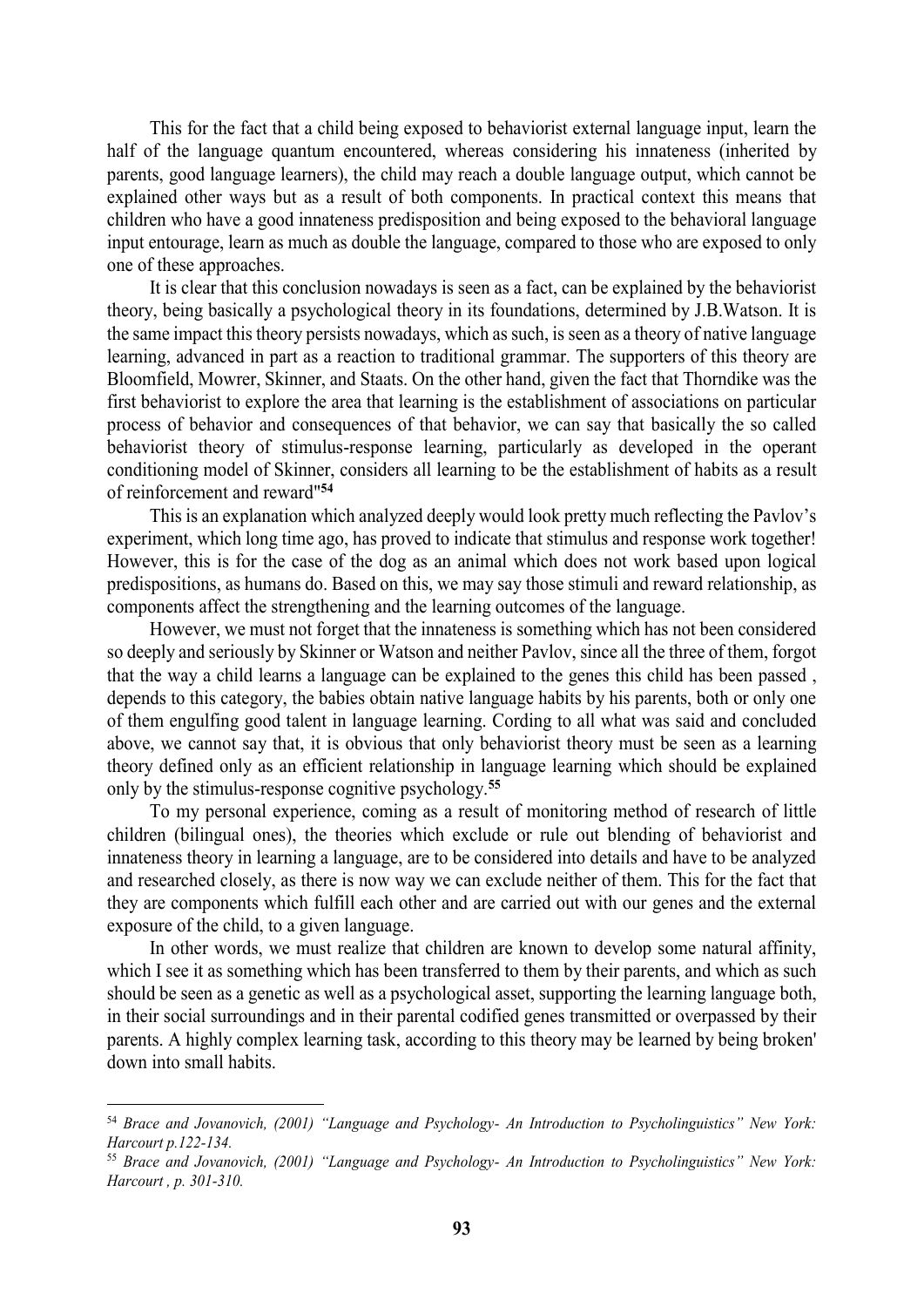These are formed correct or incorrect responses, are rewarded or, punished, respectively. Thus it is clear that the acquisition of learning in infancy is governed the acquisition of other habits.**<sup>56</sup>**

#### **Counterarguments concerning Behaviorist theoretical approach to Language Learning**

As it has been always known, teaching a language whatsoever is a cohesive process which involves dozens of theoretical explanations to the outcomes of the process of learning. This can be explained by the fact that that, language learning as a pretty productive endeavor, which as such embodies the interaction of the human behavior and human mental processes of the involved learners. Each theory may not be complete model for the investigation of language learning.

The following counter-arguments can be made upon the working principles of behaviorist theory, which as such come as e result of this paper's empiric analysis, having a sampling of three children of the age 4/6/8/. In this regard they have been classified to react as follows:

1) All three children have reflected activities which reflect some "basic strategies of language learning", which as such develop in the context or the frame of behaviorist activity, and which as such have been classified as; imitation (all three children) reinforcement, (only the one 8 y.o.), and rewarding( all three of them). This conclusion, in my analysis has showed that the data base analysis concerning language acquisition, learning proved to have demonstrated that the children of 6 i.e. 8 y.o. when it comes to imitation of language structures, have shown some actions which in a way rise the tendencies of language structure innovation. Furthermore, these children, according to the fact of the researches quoted below, "vary considerably in the amount that they imitate" (L. BloomS, L.Hoods, and P. Light Bown, 1979; 308-400).

In this regard, the fact that the tendency of these three children does not imitate such structures like words, phrases, clauses and sentences assessed with the same scale, reflects the cause why their success, will reach different rates, even though it must be admitted that imitation is very useful in the acquisition of new vocabulary items. When it comes to the learning or imitation reinforcement, "Unfortunately this view of learning receives little support from the available evidence"**<sup>57</sup>**

2) Another reaction which has been observed with the sampling in the focus, is the one which shows behaviorist theory as a process of learning, in which the learning and acquisition, both are balanced and as such they strictly rely on more issues like; on conditioning, generalization, rewarding, widely praising, etc. All these issues of the stimuli nature, it is clear to support and strengthen the development of analogical learning of the children in focus. But on the other hand of this tested and verified behavior, theoretically expressed as pretty efficient in the learning and acquisition process, there's always a 'but' which leaves room for explanation of the phenomenon in a different way.

Namely, theoretically sometimes we all as researchers and professors, cultivate the feeling that the phenomenon, in particular cases may cause frictions between us, which are related to the process of learning or teaching, that encourages the learner to construct phrases, clauses and sentences which are designed on previous cognitive schemes which have been as a net of game rules, which as a final outcome (always observing closely the children's production), in many ways,

-

<sup>56</sup> *Jones, Hubbard and Thornton Wheeler (1983)."A Training Course for TEFL OxfordUniversity Press.Palermo." p. 331-340.* 

<sup>57</sup> *David S. (1968). Psychology of Language Foresman and Co.Rivers," Dallas: Scott, M. Wilga " p.144-150.*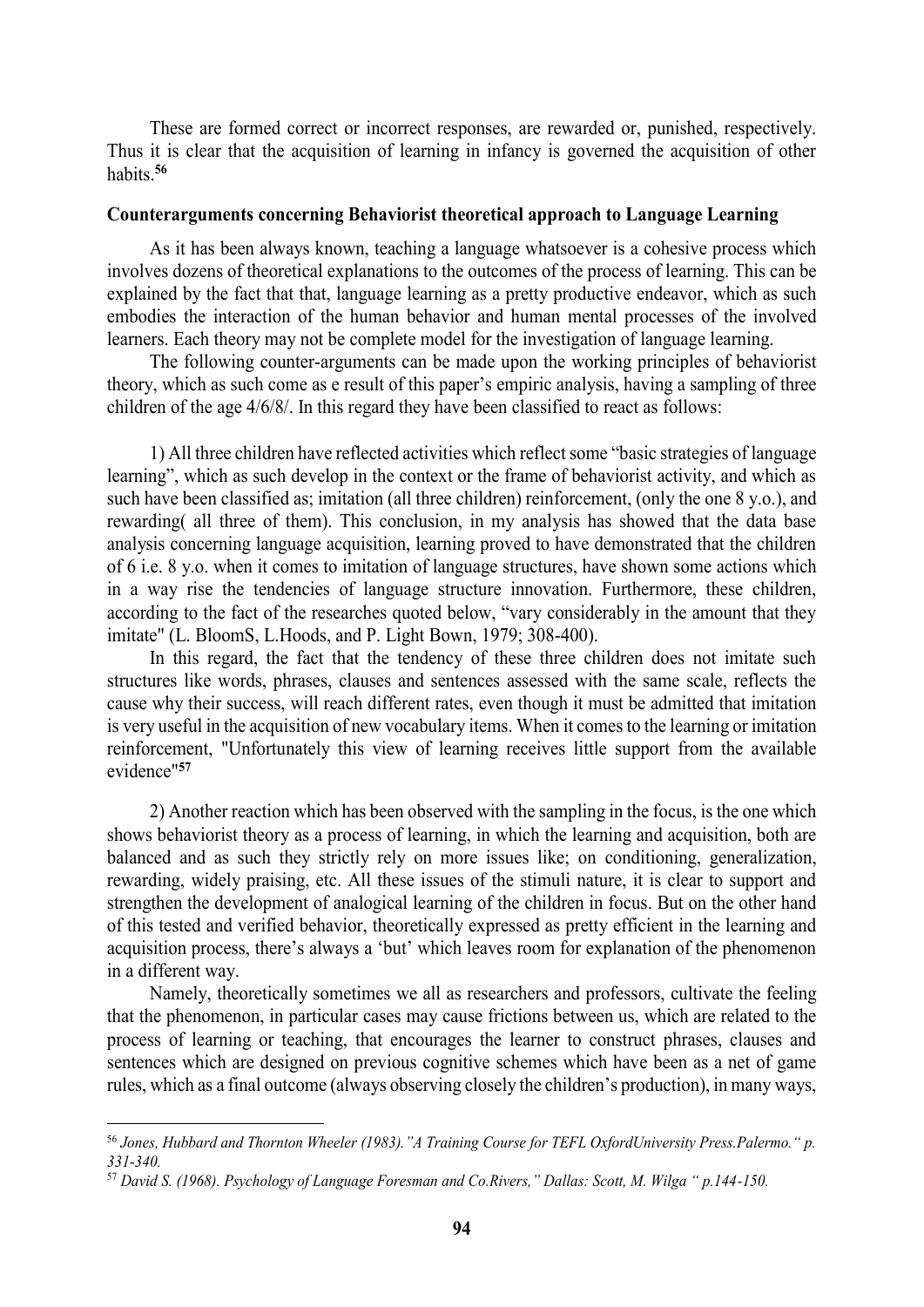and in particular with children undergoing the pre operational stage of cognitive development, obstruct the natural production of language expressions and structures.

3) The other and the most evident reaction which has been noticed with the sampling in the focus, is the one referring to the so called "obstructions made on based the instinctive behavior", which is evident to harm the language creative efficiency as an efficient way of assimilating of words and structures in a language. However, as well all know, a language cannot be learned so easily, and this is a fact which scientifically refers to the learner's nature qualifying it as acting intrinsically. Given the fact that there's a threshold level in language learning, this verified facts, would mean that in general, the children as well as the adults we teach, must base their learning and acquisition on a strong consciousness, which as we all know, works being supported by repetition and skills aiming to structure or build up a more efficient linguistic intuition, the acquisition of which, in this particular case, marks the foundations of the created level of learning threshold. This approach, may even more be strengthen in the practice of learning i.e. in the enrichment of the learning threshold, if we explain it via innateness capacity in the children's as well as in the adults' learning as a general and complex cognitive constructivist process.

4) Another counterargument concerning behaviorist theoretical approach to Language learning and acquisition, is the not enough treated observation of the rate of "social influence on learning" as a process, which represents a remarkable factor influencing the children learning outcomes.**<sup>58</sup>** The question which we all address from time to time, is the one whether and to what extent and rate, the social environment impacts and promotes learning in general? In other words, this is an issue which has a strong impact, which simply seems to be not enough worked and researched on.**<sup>59</sup>**

#### **Conclusions**

-

Language learning and acquisition further on remains as a complex process, which changes through all four stages of Piaget's Cognitive development. However, for the behaviorist theoretical and practical operation with the process, it always remains an enough "incognito field of research", remaining based upon conditioning the learner, by learning actions of imitation, practice, reinforcement, and habituation, which constitute the steps of language acquisition in general. Given this, as a complex process involving a wide range of factors which in one way or another impact the learning, we as researchers and professors, have to bear in mind that behavioristic theories of learning, usually represent a variety of associations such as the Thorndike, Guthrie, Hull and Skinner ones and on the top of all this, the so called "theory of the school of functionalism."

Furthermore, we must recall the fact that behaviorism has its shortcomings, but we must not see it as a denied theory which is based upon the 'informal' conclusions which say that the learning process is predominantly of a behavioristic processing nature, i.e. exclusively a verbal behavior. This point of view is changing more and more in modern times, due to the IT advancement and the state of the art technologies in LL, as well as the learning and acquisition in general, which as a new era, puts behavioristic e theories not always in the first rang of important factors, as there are other factors such as the innateness combined with the passive exposure to the language in a highly

<sup>58</sup> *Stern, H.H. (1999)"Teaching Foreign Language Skills"-Chicago: Chicago University Press. p.88-120.* 

<sup>59</sup> *Clark, Herbert and Eve Clark (1977). Harcourt, Brace and World. "New York Univesity Press, p. 211-220.*